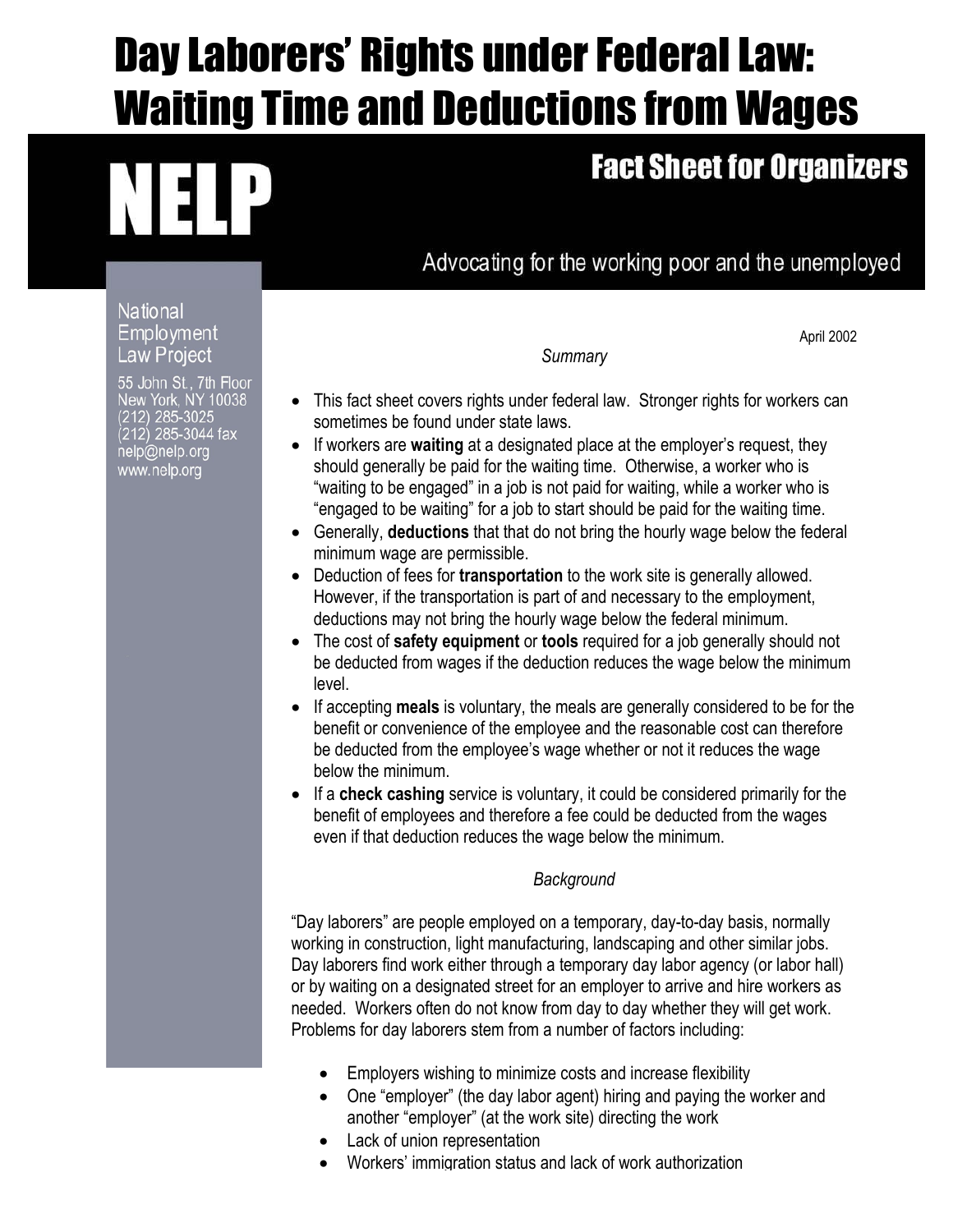These factors result in low wages, unpaid time spent waiting for a job to start, and improper deductions from wages.

However, despite the non-standard nature of the day labor employment relationship, day laborers are entitled to the benefit of minimum wage and overtime laws.

#### *Day Laborers' Rights Regarding Wages and Hours*

Employers take advantage of day laborers in numerous ways, including payment of low wages and requiring workers to wait without any promise of work at all. This fact sheet will be limited to an examination of day laborers' rights under federal law relating to the following<sup>1</sup>:

1. failure to pay wages for waiting time;

 $\overline{a}$ 

2. deductions made from wages for transportation, tools and safety equipment, meals and check cashing.

First, after workers at a day labor agency (or labor hall) are assigned jobs for the day, it may take some time for them to be transported to the work site and begin working. Day laborers often receive no pay for this time spent waiting after they receive a job assignment and for the time spent in transit from the work hall to the job site. The two key issues are: a) whether day laborers are entitled to be paid for time spent waiting between their arrival at the work hall, or pick-up site, and receiving a work assignment ; and b) whether they are entitled to be paid for time spent waiting between receiving a work assignment and beginning to work.

Second, employers often make deductions from day laborers' pay for the cost of transportation between the work hall, or pick-up location, and the work site and for other expenses including safety equipment, meals, and cashing of checks. The key issues are whether such deductions are legal and, if so, what are reasonable deductions.

#### *Payment for Waiting Time*

Waiting time issues usually appear because a day laborer has to wait (1) before being assigned to a job; and (2) after being assigned to a job but before being transported to the work site.An employer must pay an employee for time spent waiting if the employee is required to be at the employer's disposal at either the day labor agency or the work site. That is, if the employee is not free to leave the premises and use the time for his or her own purposes. This means that an employee should be paid wages at least from the time that a job is assigned. The employer responsible for these wages could be either the day labor agency or the work site employer.

<sup>1</sup> State and local laws can provide more rights for day laborers. For more information, see Drafting Day Labor Legislation: A Guide for Organizers and Advocates. http://www.nelp.org/pub39.pdf. For information about the Building and Construction Trades Department's use of state law in their campaign against Labor Ready, see http://www.bctd.org/raiseroof/roof.temp.html.

Labor Ready is currently being sued under a number of state laws for illegal payroll deductions. It is being sued in Georgia for deductions made for transportation, safety equipment and charges made for paying workers in cash. The company is also being sued in Massachusetts where the Attorney General ordered Labor ready to stop charging workers for paying them in cash. A class action has also been brought against Labor Ready in Oakland, California where workers are claiming payment for waiting time.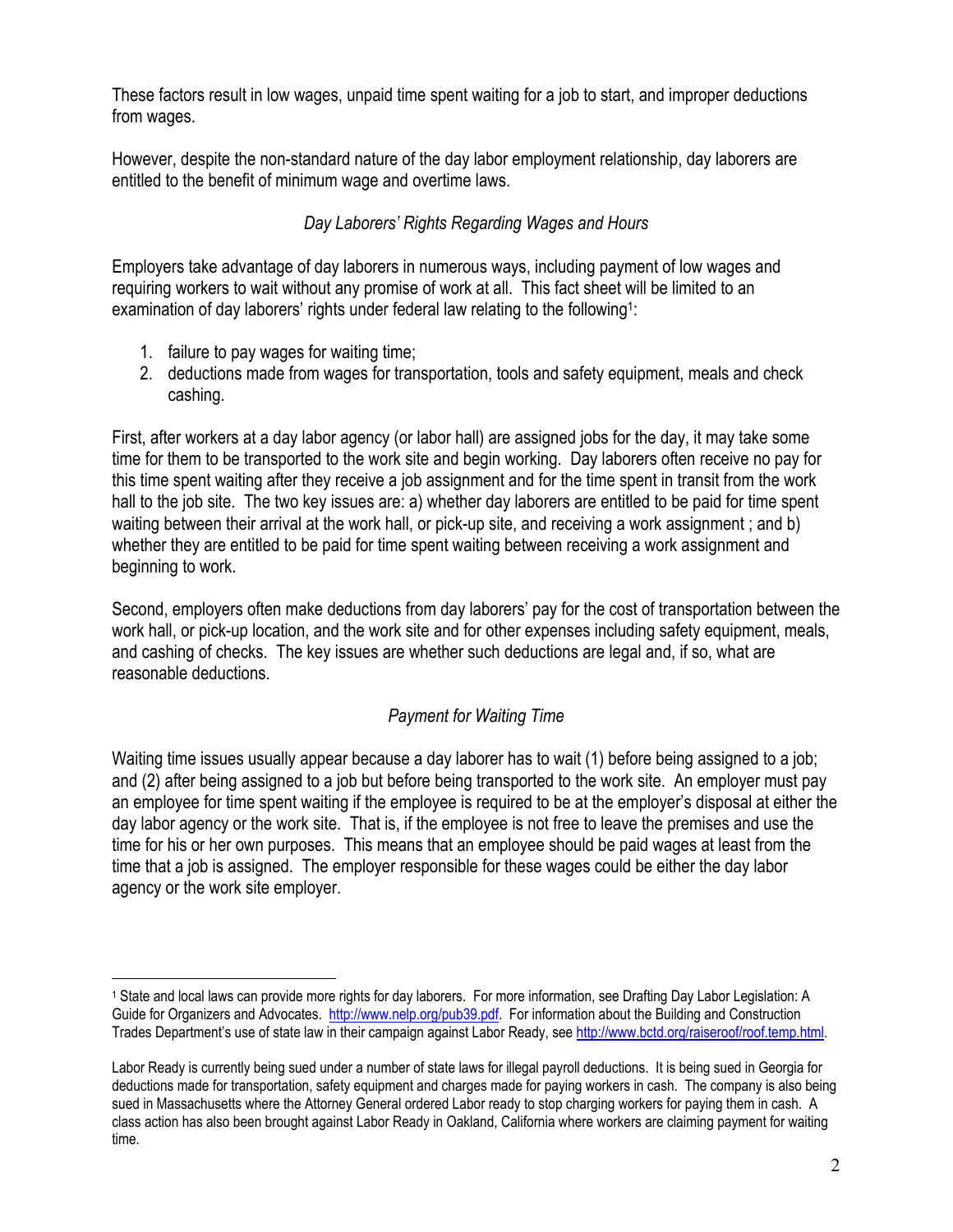Because workers are usually free to stay or go as they wish prior to getting an assignment, courts typically do not find an employment relationship before a job is assigned. It is therefore more difficult to get wages paid for the period between arriving at the labor hall, or job pick-up site, and the time the job is assigned.

But, if a worker is required to report for work at a specified time, either at the day labor agency or at the worksite, the workday commences at that point even if the worker has to wait until a later time for the actual work activities to begin. If the worker has to report and wait each day for the same job over a number of days, it is easier to recover waiting-time pay.

The employer does not have to pay the employee for time spent by the employee on preliminary (before work) or postliminary (after work) activities that are undertaken at the worksite solely for the employee's convenience and are not integral to the employee's job. In determining whether this restriction applies to waiting time, the central issue is whether the waiting was primarily for the benefit of the employer or the employee.

According to some federal courts, a worker who is "waiting to be engaged" in a job should not be paid for waiting while a worker who is "engaged to be waiting" for a job to start should be paid for the waiting time.

#### *Deductions from Wages*

A worker's pay can be made up of a combination of wages and other benefits. In some circumstances, an employer can legally make deductions from a worker's wages.

The general rule under federal law is that deductions are generally permitted as long as they do not bring the hourly cash pay below the federal minimum wage. Federal law only regulates deductions that bring the "cash" component of a worker's wages below the minimum wage.

In addition, federal law allows deductions that do cut into the minimum wage provided the following six requirements are met:

- 1. the employee actually and voluntarily received the benefit;<sup>2</sup>
- 2. the benefit was not furnished primarily for the benefit or convenience of the employer;
- 3. the benefit was not furnished in violation of any federal or state law;
- 4. the deduction is provided at a reasonable cost; $3$

l.

5. the payment of non-cash wages is not prohibited by a union agreement;

 $2$  The federal regulations state, "Not only must the employee receive the benefits of the facility for which he is charged, but it is essential that his acceptance of the facility be voluntary and uncoerced." However, the Courts of Appeals for both the 5<sup>th</sup> and 11th Circuits (covering the states of Texas, Louisiana, Mississippi, Alabama, Georgia and Florida) have found that, under federal law, benefits can be deducted from wages even when they are not voluntarily accepted.

State and local laws may also regulate paycheck deductions. In relation to deductions for meals for instance, Florida state law prohibits operators of labor halls from making the purchase of lunch a condition of employment, providing greater protection to workers than the federal law in that state.

<sup>&</sup>lt;sup>3</sup> This means that the benefit is not provided at a profit to the employer and is provided at no greater than market cost, whichever is the lower. Such a deduction is lawful, even if the employer makes a profit, if the deduction does not reduce the cash component of the wage below the minimum level.